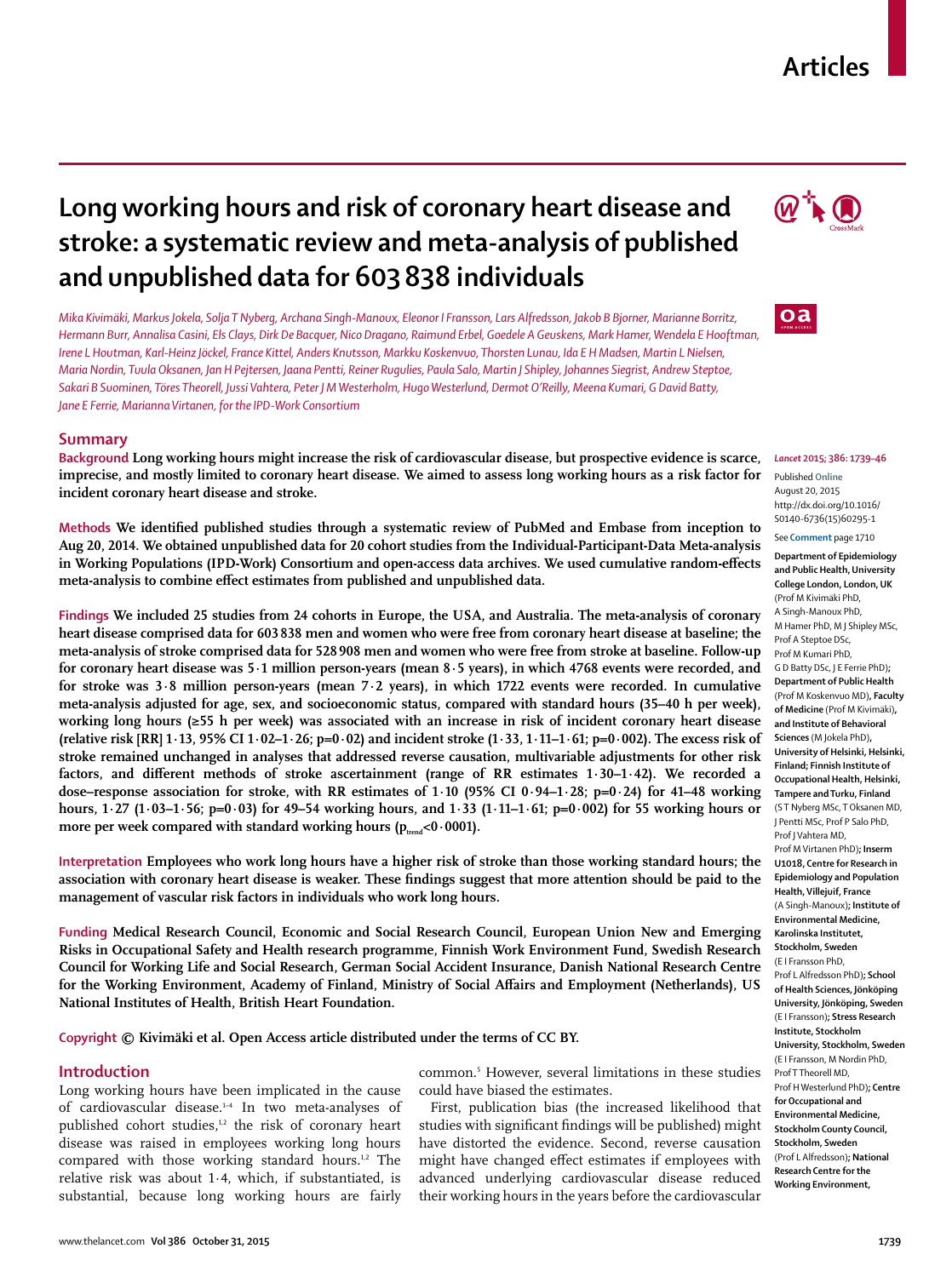**Copenhagen, Denmark**  (Prof J B Bjorner MD, I E H Madsen PhD, Prof R Rugulies PhD)**; Department of Occupational Medicine, Koege Hospital, Copenhagen, Denmark**  (M Borritz MD)**; Federal Institute for Occupational Safety and Health (BAuA), Berlin, Germany** (H Burr PhD)**; School of Public Health, Université libre de Bruxelles (ULB), Brussels, Belgium**  (A Casini PhD, Prof F Kittel PhD)**; Department of Public Health, Ghent University, Ghent, Belgium** (E Clays PhD, Prof D De Bacquer PhD)**; Institute for Medical Sociology, Medical Faculty, University of Düsseldorf, Düsseldorf, Germany** (Prof N Dragano PhD, T Lunau MSc, Prof J Siegrist PhD)**; Department of Cardiology, West-German Heart Center Essen, University Duisburg-Essen, Essen, Germany**  (Prof R Erbel MD)**; TNO, Hoofddorp, Netherlands**  (G A Geuskens PhD, W E Hooftman PhD, I L Houtman PhD)**; Institute for Medical Informatics, Biometry, and Epidemiology, Faculty of Medicine, University Duisburg-Essen, Essen, Germany**  (Prof K-H Jöckel)**; Department of Health Sciences, Mid Sweden University, Sundsvall, Sweden**  (Prof A Knutsson MD)**; Unit of Social Medicine, Frederiksberg University Hospital, Copenhagen, Denmark**  (M L Nielsen MD)**; Department of Psychology, Umeå University, Umeå, Sweden**  (M Nordin)**; The Danish National Centre for Social Research, Copenhagen, Denmark** (J H Pejtersen PhD)**; Department of Public Health and Department of Psychology, University of Copenhagen, Copenhagen, Denmark**  (Prof R Rugulies)**; Department of Psychology** (Prof P Salo) **and Department of Public Health**  (Prof S B Suominen MD, Prof J Vahtera)**, University of Turku, Turku, Finland; Folkhälsan Research Center, Helsinki, Finland**  (Prof S B Suominen)**; University of Skövde, Skövde, Sweden**  (Prof S B Suominen)**; Turku University Hospital, Turku, Finland** (Prof J Vahtera)**; Occupational and** 

**Environmental Medicine, Uppsala University, Uppsala,**

event.3 Third, the association might be confounded; working long hours is more common in high socioeconomic status (SES) occupations,<sup>6</sup> but the incidence of cardiovascular diseases is higher in low SES occupations.7 Fourth, few studies have examined long working hours as a risk factor for stroke, a major cardiovascular endpoint,<sup>8,9</sup> although stress and extensive sitting, both of which are associated with long working hours, could increase the risk of stroke.<sup>10,11</sup>

We did this meta-analysis of prospective cohort studies assessing long working hours and cardiovascular disease to overcome these limitations. We supplement published studies identified by systematic review with unpublished individual-participant data to examine the effect of publication bias and increase the precision of the estimates. Additionally, we address bias due to reverse causation by excluding disease events that took place in the first years of follow-up, control for confounding by stratifying analyses by SES, and examine associations with incident stroke and coronary heart disease.

## **Methods**

## **Search strategy and selection criteria**

In accordance with the PRISMA guidelines, $12$  we identified published studies through a systematic review of PubMed and Embase from inception to Aug 20, 2014, with the following search terms without restrictions: ("work hours", "working hours", "overtime work") and ("coronary heart disease", "ischemic heart disease", "acute myocardial infarction", "angina pectoris", "chest pain", "stroke", "cerebrovascular", "cerebrovascular disease"). We also scrutinised the reference lists of all relevant major reviews, $1,2,13-15$  and those of the eligible publications, and did a cited reference search using the Institute of Scientific Information Web of Science.

After exclusion of duplicate studies, two investigators (MKi and MV) independently reviewed titles and abstracts of the remaining articles to establish their eligibility on the basis of predefined inclusion criteria. We included studies that were published in English; had a prospective cohort study design with individual level exposure and outcome data; examined the effect of working hours; reported incident coronary heart disease or stroke as an outcome; and reported either estimates of relative risk (RR), odds ratios (ORs), or hazard ratios (HRs) with 95% CIs, or provided sufficient results to calculate these estimates.

## **Data extraction**

We extracted the following information from each eligible article: name of the first author, start of the follow-up for coronary heart disease or stroke (year), study location (country), number of participants, number of coronary heart disease or stroke events, mean follow-up time, mean age of participants, proportion of women, method of coronary heart disease or stroke ascertainment, and covariates included in the adjusted models.

## **Unpublished individual-participant data**

We supplemented data from the published studies with unpublished individual-level data from 13 European prospective cohort studies participating in the Individual-Participant-Data Meta-analysis in Working Populations (IPD-Work) Consortium (appendix).16–29

We located additional individual-level data by searching the Inter-University Consortium for Political and Social Research and the UK Data Service to identify eligible large-scale cohort studies for which data were publicly available. Seven cohort studies were identified (appendix).30–36 All the studies with unpublished data



#### *Figure 1:* **Study selection**

(A) Long working hours and coronary heart disease. (B) Long working hours and stroke. \*In one study published data<sup>41</sup> were used in the main analysis, but unpublished data from the IPD-Work Consortium<sup>17</sup> were used in subgroup and sensitivity analyses. IPD-Work=Individual-Participant-Data Meta-analysis in Working Populations Consortium. ICPSR=Inter-University Consortium for Political and Social Research. UK DS=UK Data Service.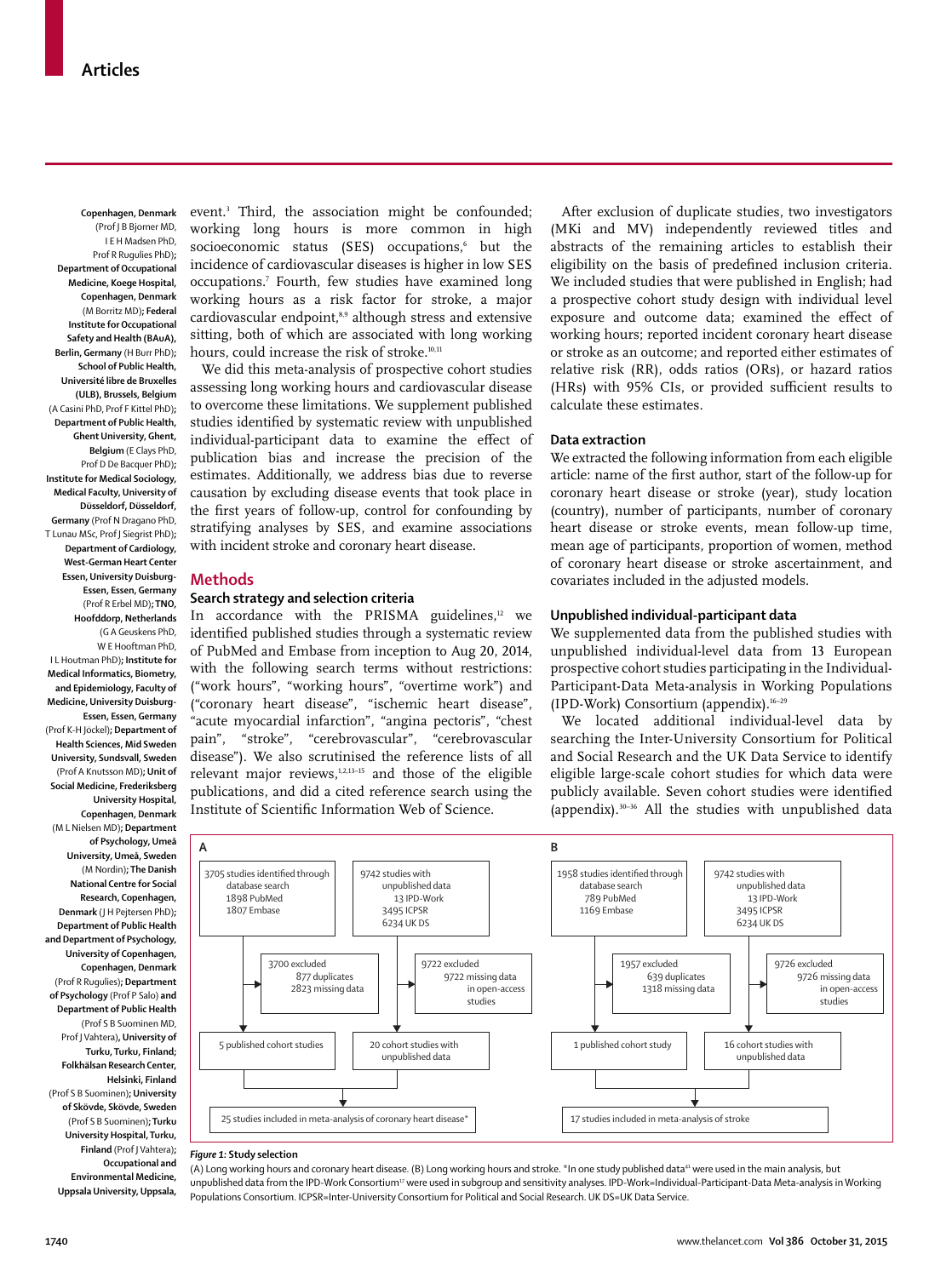were approved by the relevant local or national ethics committee and all participants gave informed consent to participate.

Harmonised covariates, including potential confounding and mediating factors, were age, sex, SES,<sup>16</sup> smoking,<sup>37</sup> body-mass index (BMI),<sup>38</sup> physical activity,<sup>39</sup> and alcohol consumption.<sup>40</sup> Additional covariates not available for all the studies were total cholesterol or hypercholesterolaemia, systolic blood pressure or hypertension, and diabetes.<sup>41</sup>

## **Quality assessment**

To assess the quality of included studies, we used the Cochrane Risk of Bias Tool for cohort studies.42 We analysed selection of exposed and non-exposed groups, assessment of exposure, exclusion of the outcome of interest at study baseline, adjustment for confounding variables, assessment of confounding variables, assessment of outcome, and adequacy of the follow-up. The quality of the study was regarded as high if all domains were assessed favourably.

## **Statistical analysis**

Because the proportional hazards assumption was not violated in the unpublished IPD-Work data (all  $p>0.20$ ), we used Cox proportional hazards models to generate HRs and 95% CIs for the association between working hours and coronary heart disease or stroke in each of the IPD-Work studies. In the open-access studies, incident coronary heart disease and stroke events were self-reported and had no precise date of event. For these studies, we used logistic regression to calculate study specific ORs and 95% CIs for the association between working hours and coronary heart disease or stroke.

We used meta-analysis to combine the results from the analyses of the unpublished data and the estimates from the published studies reported as HRs or ORs. Because disease incidence was low in the cohort studies, we regarded ORs as close approximations of RR and combined them with HRs, resulting in a common estimate of RR.<sup>43</sup> In accordance with the Meta-Analysis of Observational Studies guidelines,<sup>44</sup> we used all available data in the main analysis and did a sensitivity analysis including only high-quality studies according to the assessment of bias.

We analysed associations of long working hours with incident coronary heart disease and stroke separately. The basic model included age, sex, and SES as covariates. For the unpublished individual-participant data, multivariable adjusted models were additionally adjusted for smoking, alcohol consumption, BMI and physical activity, total cholesterol or hypercholesterolaemia, systolic blood pressure or hypertension, and diabetes; the number of covariates depended on the availability of data. For published studies, we used the most comprehensively adjusted estimates in multivariable adjusted models.

|                                  | Total (N)  | Events (N)     | Relative risk (95% CI) p value |        |
|----------------------------------|------------|----------------|--------------------------------|--------|
| <b>Published studies</b>         |            |                |                                |        |
| Holtermann (2010) <sup>47</sup>  | 4943       | 591            | $1.28(0.92 - 1.79)$            | 0.1495 |
| Virtanen (2010) <sup>41</sup>    | 10957      | 750            | $1.50(1.03 - 2.19)$            | 0.0364 |
| Netterstrom (2010) <sup>49</sup> | 12103      | 854            | $1.40(0.96 - 2.05)$            | 0.0821 |
| Toker (2012) <sup>48</sup>       | 20941      | 947            | $1.30(1.03 - 1.66)$            | 0.0301 |
| O'Reilly (2013) <sup>8</sup>     | 435890     | 1904           | $1.25(1.06-1.47)$              | 0.0067 |
| <b>Unpublished studies</b>       |            |                |                                |        |
| WOLF-S <sup>18</sup>             | 441444     | 2016           | $1.23(1.02 - 1.49)$            | 0.0296 |
| Belstress <sup>19</sup>          | 453129     | 2089           | $1.21(0.99 - 1.49)$            | 0.0678 |
| WOLF-N <sup>20</sup>             | 457777     | 2222           | $1.21(1.00-1.47)$              | 0.0476 |
| COPSOQ-l <sup>22</sup>           | 459580     | 2259           | $1.20(1.01 - 1.44)$            | 0.0417 |
| HeSSup <sup>23</sup>             | 475730     | 2327           | $1.22(1.04-1.44)$              | 0.0154 |
| FPS <sup>25</sup>                | 520295     | 2548           | $1.19(1.00-1.42)$              | 0.0500 |
| HNR <sup>26</sup>                | 522069     | 2586           | $1.19(1.02 - 1.39)$            | 0.0290 |
| DWECS <sup>27</sup>              | 527604     | 2652           | $1.17(1.01 - 1.37)$            | 0.0392 |
| COPSOO-II <sup>28</sup>          | 530993     | 2664           | $1.18(1.02 - 1.36)$            | 0.0231 |
| NWCS <sup>29</sup>               | 574503     | 2780           | $1.17(1.02 - 1.35)$            | 0.0225 |
| Alameda <sup>30</sup>            | 575946     | 2905           | $1.16(1.01 - 1.33)$            | 0.0297 |
| NHANES <sup>31</sup>             | 580868     | 3185           | $1.17(1.03 - 1.33)$            | 0.0160 |
| ACL <sup>32</sup>                | 582371     | 3329           | $1.19(1.05 - 1.35)$            | 0.0064 |
| WLSG33                           | 587795     | 3977           | $1.13(1.01-1.27)$              | 0.0329 |
| WLSS <sup>34</sup>               | 590271     | 4234           | $1.16(1.03-1.29)$              | 0.0115 |
| MIDUS <sup>35</sup>              | 593591     | 4566           | $1.14(1.03-1.27)$              | 0.0125 |
| HILDA <sup>36</sup>              | 598470     | 4652           | $1.13(1.02 - 1.26)$            | 0.0159 |
|                                  | $\sqrt{6}$ |                | 2.5<br>1.5<br>$\mathbf{1}$     |        |
|                                  |            | Decreased risk | Increased risk                 |        |

*Figure 2:* **Cumulative meta-analysis of published and unpublished data of the association between long working hours and incident coronary heart disease**

Estimates adjusted for age, sex, and socioeconomic status.

|                            | Total (N) | Events (N)            |                            | Relative risk (95% CI) | p value |
|----------------------------|-----------|-----------------------|----------------------------|------------------------|---------|
| <b>Published studies</b>   |           |                       |                            |                        |         |
| O'Reilly $(2013)^8$        | 414949    | 215                   |                            | $1.38(0.88 - 2.17)$    | 0.1616  |
| Unpublished studies        |           |                       |                            |                        |         |
| $WOI$ F-S <sup>18</sup>    | 420496    | 312                   |                            | $1.28(0.84 - 1.95)$    | 0.2540  |
| COPSOQ-l <sup>22</sup>     | 422343    | 349                   |                            | $1.30(0.87 - 1.93)$    | 0.2053  |
| HeSSup <sup>23</sup>       | 438549    | 427                   |                            | $1.46(1.03 - 2.07)$    | 0.0340  |
| FPS <sup>25</sup>          | 483050    | 760                   |                            | $1.40(1.05-1.88)$      | 0.0229  |
| DWFCS <sup>27</sup>        | 488629    | 852                   |                            | $1.35(1.03 - 1.77)$    | 0.0314  |
| COPSOQ-II <sup>28</sup>    | 492117    | 874                   |                            | $1.37(1.05 - 1.79)$    | 0.0197  |
| Whitehall II <sup>17</sup> | 499782    | 1026                  |                            | $1.34(1.05 - 1.71)$    | 0.0199  |
| Alameda $30$               | 501426    | 1063                  |                            | $1.38(1.09-1.75)$      | 0.0077  |
| NHANES <sup>31</sup>       | 506554    | 1180                  |                            | $1.42(1.14-1.77)$      | 0.0017  |
| AC1 <sup>32</sup>          | 508063    | 1259                  |                            | $1.37(1.10-1.70)$      | 0.0042  |
| WI SG <sup>33</sup>        | 514715    | 1422                  |                            | $1.38(1.14 - 1.68)$    | 0.0012  |
| <b>WI SS34</b>             | 518003    | 1512                  |                            | $1.33(1.11 - 1.61)$    | 0.0025  |
| MIDUS <sup>35</sup>        | 520925    | 1535                  |                            | $1.33(1.11 - 1.61)$    | 0.0022  |
|                            |           | 0.6<br>Decreased risk | 1.5<br>1<br>Increased risk | 2.5                    |         |

*Figure 3:* **Cumulative meta-analysis of published and unpublished data of the association between long working hours and incident stroke**

Estimates adjusted for age, sex, and socioeconomic status.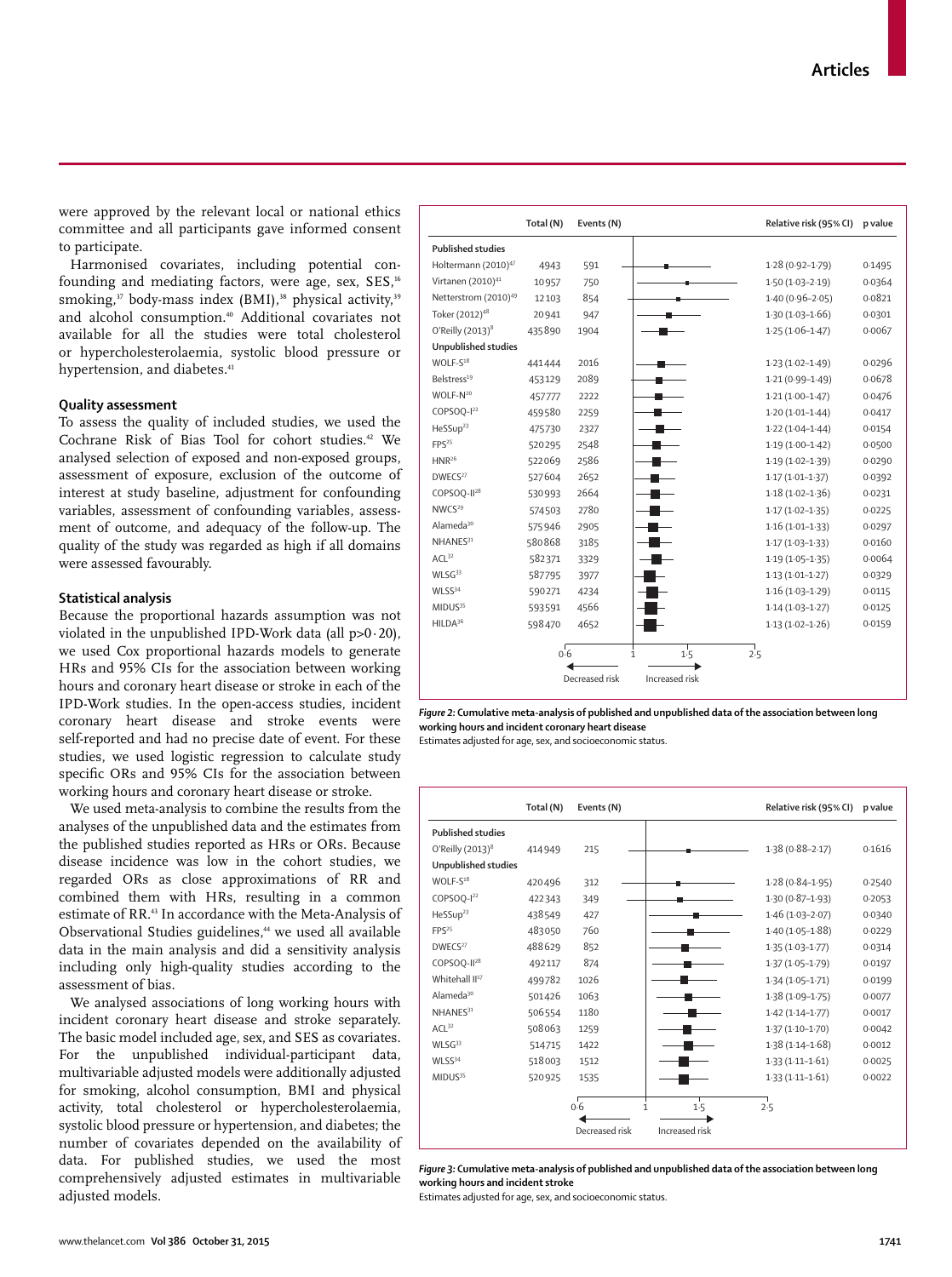

*Figure 4:* **Association of categories of weekly working hours with incident coronary heart disease and stroke** Estimates adjusted for age, sex, and socioeconomic status. \*For trend from standard to long working hours.

**Sweden**  (Prof P J M Westerholm MD)**; Centre for Public Health, Queen's University Belfast, Belfast, UK** (D O'Reilly PhD)**; Institute for Social and Economic Research, University of Essex, Colchester, UK**  (Prof M Kumari)**; Centre for Cognitive Ageing and Cognitive Epidemiology and Alzheimer Scotland Dementia Research Centre, University of Edinburgh, Edinburgh, UK**  (G D Batty)**; and School of Community and Social Medicine, University of Bristol, Bristol, UK** (J E Ferrie)

Correspondence to: Prof Mika Kivimäki, Department of Epidemiology and Public Health, University College London WC1E 6BT, UK **m.kivimaki@ucl.ac.uk**

See **Online** for appendix For the **Inter-University Consortium for Political and Social Research** see http://www. icpsr.umich.edu/icpsrweb/ICPSR/

> For the **UK Data Service** see http://ukdataservice.ac.uk/

We examined heterogeneity of the study-specific estimates with the *I*² statistic (higher values denote greater heterogeneity) and present the summary estimates of the random-effects analysis.<sup>45</sup> To describe the development of evidence over time, we did a cumulative meta-analysis of the association of working hours with coronary heart disease and stroke, based on date of publication and, for the IPD-Work and open-access unpublished data, year of baseline examination.46 We estimated dose–response associations with generalised least-squares analysis of trend based on numbers of events and participants, effect estimates, and standard errors for the working hours categories (35–40 h, 41–48 h, 49–54 h, and  $\geq$ 55 h per week).

We examined reverse causation by left-censoring—ie, exclusion from the analysis of coronary heart disease and stroke events that took place in the first 3 years of follow-up.<sup>6,16</sup> Only studies in which definite event times were known were used in this analysis. Prespecified subgroup analyses were done by sex, age group (<50 *vs* ≥50 years), SES (high, intermediate, low), region (Europe [including Israel] *vs* USA), method of outcome ascertainment (medical records *vs* self-report), and publication status (published *vs* unpublished), and assessed group differences with meta-regression. We examined publication bias in published studies with funnel plots.

We did statistical analyses with SAS (version 9.2) or Stata (MP version 11.2) to analyse study specific data, with the exception of data from the Netherlands Working Conditions Survey (NWCS)<sup>29</sup> for which we used SPSS (version 19). We used Stata (MP version 11.2) to compute the meta-analyses.

## **Role of the funding source**

The funders of the study had no role in study design, data collection, data analysis, data interpretation, or writing of the report. MKi, STN, IEHM, and WEH had full access to the IPD-Work consortium data and MJ had full access to the open-access datasets. MKi had final responsibility for the decision to submit for publication.

## **Results**

Figure 1 shows a flow diagram for the study selection process. We identified 3705 studies of working hours and coronary heart disease and 1958 studies of working hours and stroke (figure 1). Six studies were eligible for inclusion: five about coronary heart disease $8,41,47-49$  and one about stroke (figure 1).<sup>8</sup> We did not include two studies<sup>50-52</sup> that were included in previous meta-analyses<sup>1,2</sup> because they did not meet the inclusion criteria (the outcome was a cerebro–cardiovascular composite rather than either coronary heart disease or stroke). In combination, the published and unpublished data included in this meta-analysis comprised 25 studies<br>from the USA,<sup>30-35</sup> Australia,<sup>36</sup> Finland.<sup>32,25</sup> from the USA,  $30-35$  Australia,  $36$ Denmark,<sup>21,22,24,27,28,47,49</sup> Sweden,<sup>18,20</sup> the Netherlands,<sup>29</sup> Belgium,<sup>19</sup> Germany,<sup>26</sup> the UK,<sup>17,41</sup> Northern Ireland,<sup>8</sup> and Israel.<sup>48</sup> The definition of long working hours varied across published studies from 45 h or more<sup>47</sup> to 55 h or more per week.8,41 In the studies with unpublished data, $17-36$  55 h or more per week are defined as long working hours and the reference category is 35–40 h. The appendix details characteristics of the study populations and quality assessment of the studies included. 17 (68%) of the 25 studies were assessed as being of high quality.17–29,41,47,48,49

603 838 men and women free from coronary heart disease at baseline contributed to the analysis of long working hours and incident coronary heart disease. 4768 of these individuals had an event during the mean follow-up of  $8.5$  years. Four of the five published studies and all the IPD-Work studies had a uniform definition of incident coronary heart disease, with non-fatal myocardial infarction (I21–I22 in International Classification of Diseases [ICD]-10; 410 in ICD-9; or in line with WHO MONICA definitions)<sup>53</sup> or coronary death (I21–I25 in ICD-10; 410–414 in ICD-9) recorded as the main cause of hospital admission or death.17–29,41,47–49 In one published study, the outcome was fatal ischaemic heart disease from a national mortality register.<sup>8</sup> In studies from the open-access archives, incident coronary heart disease was assessed by self-report.

Figure 2 shows results of the cumulative meta-analysis adjusted for age, sex, and socioeconomic status. We excluded three IPD-Work studies from this analysis: Whitehall II<sup>41</sup> to avoid overlap with published data, and IPAW21 and PUMA24 because of no events in the exposure group. Working long hours was associated with a modest overall increase in risk of incident coronary heart disease compared with working standard hours (RR 1·13, 95% CI 1·02–1·26; p=0·02; figure 2). There was no significant heterogeneity in the study-specific estimates ( $I^2=0\%$ ,  $p=0.49$ ; appendix).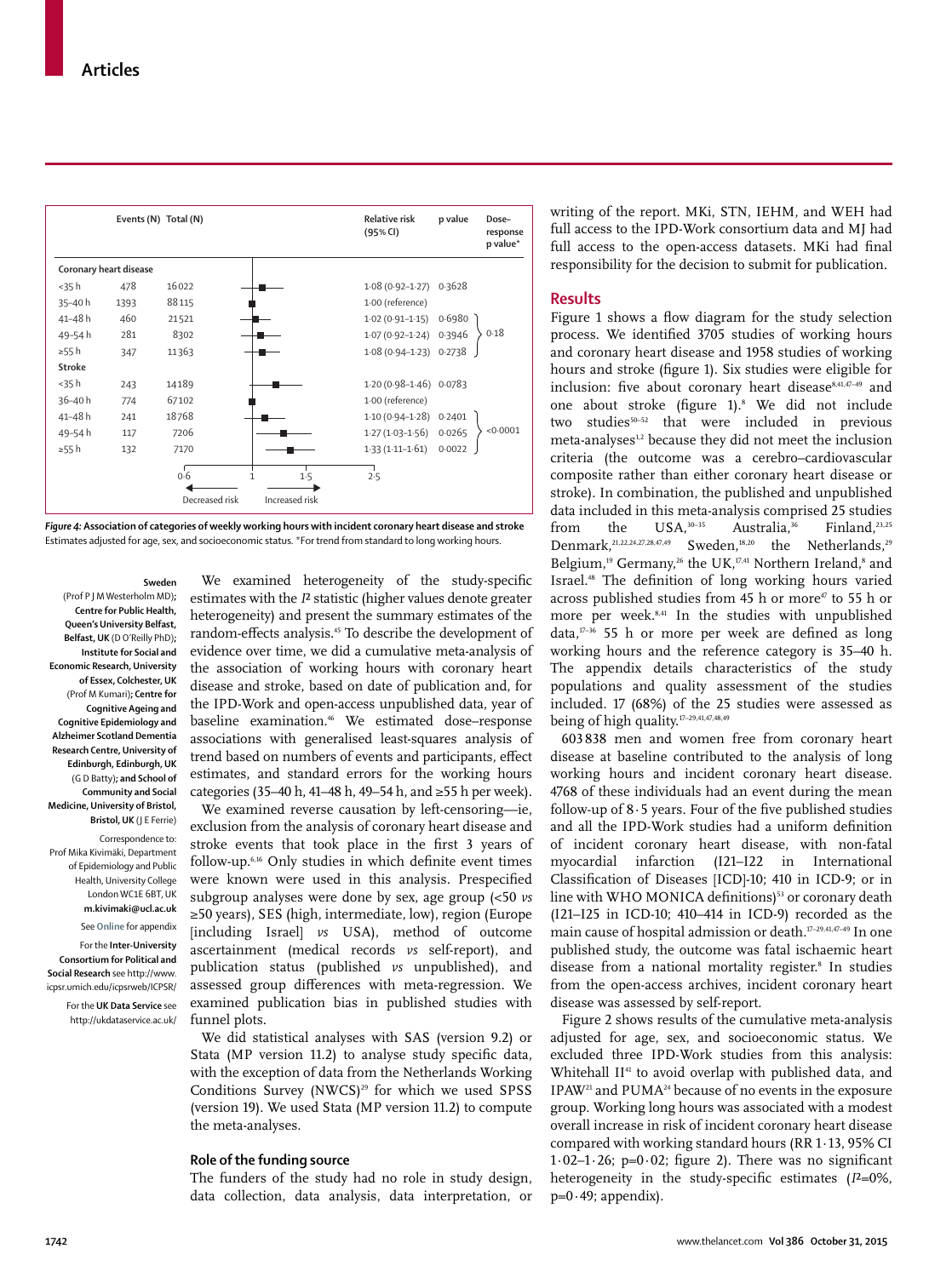528 908 men and women free from stroke at baseline contributed to the analysis of long working hours and incident stroke. 1722 of these individuals had an event during mean follow-up of 7·2 years. The only published study available assessed fatal, but not non-fatal, stroke.8 Incident stroke in the IPD-Work studies was defined with hospital and mortality records (I60, I61, I63, I64 in ICD-10; 430, 431, 433, 434, 436 in ICD-9). Incident stroke was based on self-reported data in the open-access datasets.

We excluded three IPD-Work studies from the cumulative meta-analysis of incident stroke (WOLF-N,20  $IPAW^{21}$ , and  $PUMA^{24}$ ) because of no events in the exposure group. Working long hours was associated with an increased risk of incident stroke (RR 1·33, 95% CI 1·11-1·61;  $p=0.002$ ; figure 3). Again, there was no significant heterogeneity in the study-specific estimates  $(I^2=0\%, p=0.67;$  appendix).

None of the published studies reported numbers of participants and events and RR for all categories of working hours. Thus, only IPD-Work and the open-access studies (20 for coronary heart disease<sup>17-36</sup> and 16 for stroke<sup>17,18,20-25,27,28,30-35</sup>) contributed to the doseresponse analyses. No linear trend from standard to long working hours was shown for coronary heart disease; by contrast, we recorded a dose–response association for stroke (figure 4), for which the RR per one category increase in working hours was 1·11 (95% CI 1·05–1·17).

We recorded no evidence of significant bias arising from reverse causation, confounding, outcome ascertainment, publication status, geographical region, loss to follow-up, or study quality in the associations of long working hours with coronary heart disease and stroke (figure 5, appendix). Any subgroup differences were small with one exception: an analysis limited to high-quality studies showed an SES-dependent association between long working hours and coronary heart disease, with an RR of 2·18 (95% CI  $1.25-3.81$ ; p=0.006) in the low SES group,  $1.22$  $(0.77-1.95; p=0.40)$  in the intermediate SES group, and  $0.87 (0.55-1.38; p=0.56)$  in the high SES group ( $p=0.001$ ) for difference between groups; appendix).

## **Discussion**

Our findings show that individuals who work 55 h or more per week have a 1·3-times higher risk of incident stroke than those working standard hours. There was no evidence of between-study heterogeneity, reverse causation bias, or confounding. Furthermore, the association did not vary between men and women or by geographical region, and was independent of the method of stroke ascertainment, suggesting that the finding is robust. Long working hours were also associated with incident coronary heart disease, but this association was weaker than that for stroke.

Combining estimates from published studies and unpublished data allowed us to examine the status of



*Figure 5:* **Association of long working hours with incident coronary heart disease and stroke in relation to study follow-up, adjustments, outcome ascertainment, publication status, and region** (A) Coronary heart disease. (B) Stroke. Estimates adjusted, when appropriate, for age, sex, and socioeconomic status.

long working hours as a risk factor for coronary heart disease and stroke with greater precision and a more comprehensive evidence base than has previously been possible. Our findings are consistent with two previous meta-analyses<sup>1,2</sup> of long working hours and coronary heart disease reviewing prospective data from less than 15 000 participants—a substantially smaller evidence base than that in the present meta-analysis. Socioeconomic differences in the association between long working hours and coronary heart disease have been reported for mortality from ischaemic heart disease in Northern Ireland.<sup>8</sup> Our meta-analysis of high-quality cohort studies confirms a stronger association for fatal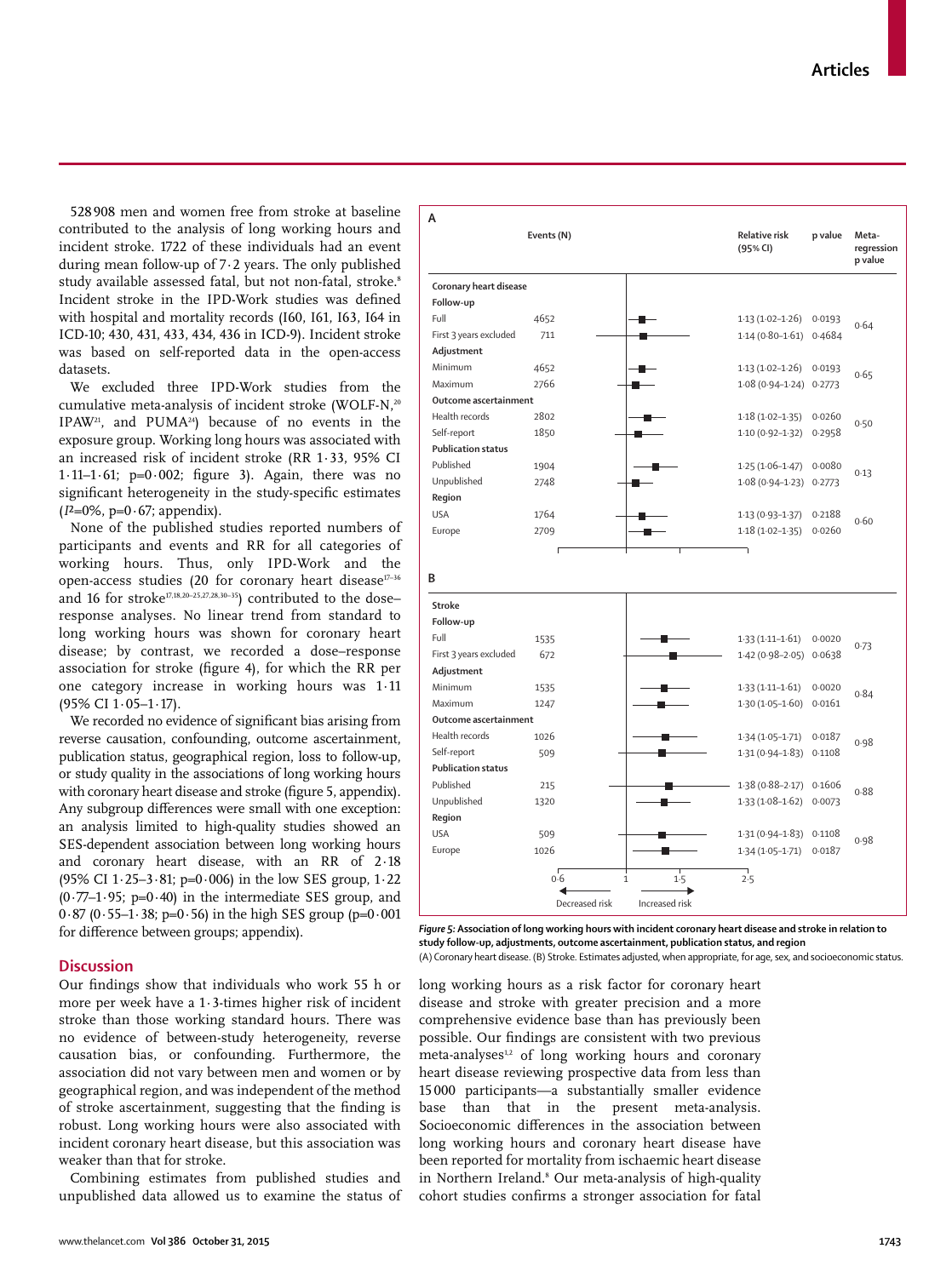and non-fatal incident coronary heart disease in individuals with low SES occupations than in those with high SES occupations.

We are not aware of previous prospective cohort studies of the association between long working hours and incident stroke, although this association is biologically plausible. Sudden death from overwork is often caused by stroke and is believed to result from a repetitive triggering of the stress response.<sup>4,54</sup> Behavioural mechanisms, such as physical inactivity, might also link long working hours and stroke; a hypothesis supported by evidence of an increased risk of incident stroke in individuals who sit for long periods at work.<sup>11</sup> Physical inactivity can increase the risk of stroke through various biological mechanisms,55–58 and heavy alcohol consumption—a risk factor for all types of stroke<sup>59-61</sup>-might be a contributing factor because employees working long hours seem to be slightly more prone to risky drinking than are those who work standard hours.<sup>62</sup> Some, albeit inconsistent, evidence suggests that individuals who work long hours are more likely to ignore symptoms of disease and have greater prehospital delays in relation to acute cardiovascular events than do those who work standard hours.<sup>63</sup>

Our meta-analysis has some limitations. A large proportion of the unpublished individual-participant data was from the IPD-Work Consortium, which is based on a convenience sample potentially contributing to availability bias. Exposure to long working hours was based on self-report and was measured only once. Because the tendency to work long hours is not necessarily stable over time, further research on prolonged exposure to long working hours, preferably with objective measures, is needed to establish whether our findings are underestimated because of misclassification of the exposure. In two studies, $30,36$  high loss to follow-up could also have contributed to an underestimation of associations, although this bias seemed to be small or absent in the total data. We had harmonised data for multivariable adjustments for age, sex, SES, smoking, BMI, physical activity, and alcohol consumption, but not for salt intake and blood-based risk factors. Ascertainment of coronary heart disease and stroke varied, ranging from medical records of brain imaging and autopsy to repeated self-report questionnaires; therefore, some outcome misclassification is possible. However, the absence of heterogeneity in the study-specific estimates, and the uniform findings in the analyses stratified by method of ascertainment, suggest that this misclassification is not a major source of bias.

In conclusion, our meta-analysis shows that employees who work long hours have a higher risk of stroke than those working standard hours. However, the evidence for coronary heart disease is less persuasive. Our findings suggest that more attention should be paid to the management of vascular risk factors in individuals who work long hours.

## **Declaration of interests**

We declare no competing interests.

## **Contributors**

All authors designed the study, generated hypotheses, interpreted the data, and wrote and critically reviewed the report. MKi wrote the first draft of the report. MKi and MV did the literature search. MJ and STN analysed the data. MJ, STN, and MKi had full access to anonymised individual-participant data from all constituent studies, with the exception of data from NWCS, COPSOQ-I, COPSOQ-II, DWECS, IPAW, and PUMA. WEH had full access to NWCS data and IEHM had full access to the individual-participant data from COPSOQ-I, COPSOQ-II, DWECS, IPAW, and PUMA.

#### **Acknowledgments**

The IPD-Work Consortium was funded by the European Union New and Emerging Risks in Occupational Safety and Health research programme, the Finnish Work Environment Fund, the Swedish Research Council for Working Life and Social Research, the German Social Accident Insurance (the AeKo-Project), Danish National Research Centre for the Working Environment, the Academy of Finland, the BUPA Foundation (grant 22094477), and the Ministry of Social Affairs and Employment, the Netherlands. MKi is supported by the Medical Research Council (grant number K013351), the UK Economic and Social Research Council, and the US National Institutes of Health (R01HL036310; R01AG034454). AS is supported by the British Heart Foundation.

#### **References**

- Virtanen M, Heikkilä K, Jokela M, et al. Long working hours and coronary heart disease: a systematic review and meta-analysis. *Am J Epidemiol* 2012; **176:** 586–96.
- Kang MY, Park H, Seo JC, et al. Long working hours and cardiovascular disease: a meta-analysis of epidemiologic studies. *J Occup Environ Med* 2012; **54:** 532–37.
- 3 Sokejima S, Kagamimori S. Working hours as a risk factor for acute myocardial infarction in Japan: case-control study. *BMJ* 1998; **317:** 775–80.
- 4 Steptoe A, Kivimäki M. Stress and cardiovascular disease. *Nat Rev Cardiol* 2012; **9:** 360–70.
- 5 OECD. Recent labour market developments and prospects. Special focus on: clocking in (and out): several facets of working time. Paris: OECD, 2004.
- 6 Kivimäki M, Virtanen M, Kawachi I, et al. Long working hours, socioeconomic status and the risk of incident type 2 diabetes: a meta-analysis of published and unpublished data from 222 120 individuals. *Lancet Diabetes Endocrinol* 2015; **3:** 27–34.
- CSDH. Closing the gap in a generation: health equity through action on the social determinants of health. Final Report of the Commission on Social Determinants of Health. Geneva: World Health Organization, 2008.
- 8 O'Reilly D, Rosato M. Worked to death? A census-based longitudinal study of the relationship between the numbers of hours spent working and mortality risk. *Int J Epidemiol* 2013; **42:** 1820–30.
- 9 Lim SS, Vos T, Flaxman AD, et al. A comparative risk assessment of burden of disease and injury attributable to 67 risk factors and risk factor clusters in 21 regions, 1990–2010: a systematic analysis for the Global Burden of Disease Study 2010. *Lancet* 2012; **380:** 2224–60.
- 10 Fransson EI, Nyberg ST, Heikkilä K, et al. Job strain and the risk of stroke: an individual-participant data meta-analysis. *Stroke* 2015; **46:** 557–59.
- 11 Kumar A, Prasad M, Kathuria P. Sitting occupations are an independent risk factor for Ischemic stroke in North Indian population. *Int J Neurosci* 2014; **124:** 748–54.
- Moher D, Liberati A, Tetzlaff J, Altman DG, and the PRISMA Group. Preferred reporting items for systematic reviews and meta-analyses: the PRISMA statement. *PLoS Med* 2009; **6:** e1000097.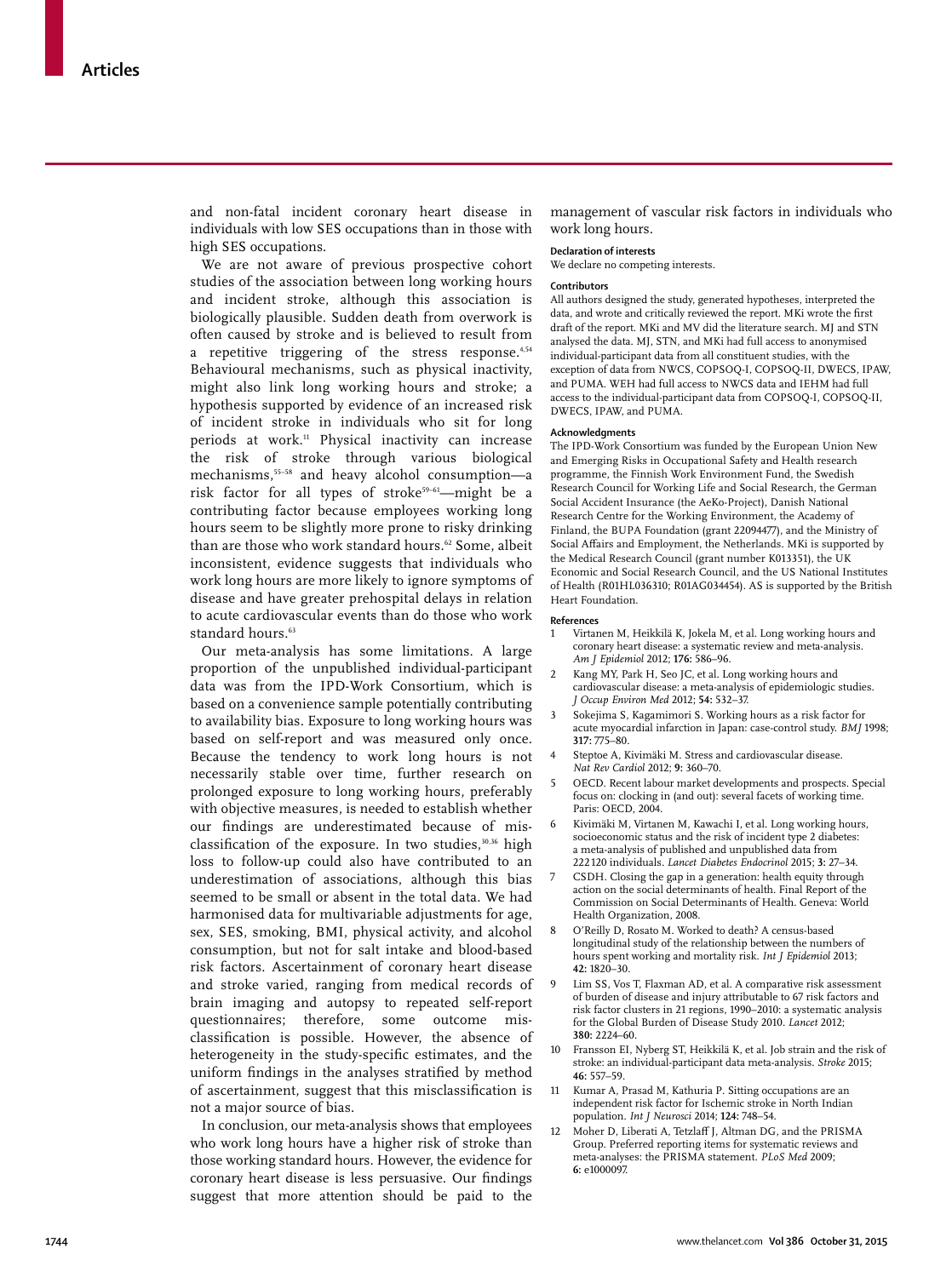- 13 van der Hulst M. Long workhours and health. *Scand J Work Environ Health* 2003; **29:** 171–88.
- 14 Sparks K, Cooper C, Fried Y, Shirom A. The effects of hours of work on health: a meta-analytic review. *J Occup Organ Psychol* 1997; **70:** 391–408.
- 15 Bannai A, Tamakoshi A. The association between long working hours and health: a systematic review of epidemiological evidence. *Scand J Work Environ Health* 2014; **40:** 5–18.
- Kivimäki M, Nyberg ST, Batty GD, et al, and the IPD-Work Consortium. Job strain as a risk factor for coronary heart disease: a collaborative meta-analysis of individual participant data. *Lancet* 2012; **380:** 1491–97.
- 17 Marmot MG, Smith GD, Stansfeld S, et al. Health inequalities among British civil servants: the Whitehall II study. *Lancet* 1991; **337:** 1387–93.
- 18 Peter R, Alfredsson L, Hammar N, Siegrist J, Theorell T, Westerholm P. High effort, low reward, and cardiovascular risk factors in employed Swedish men and women: baseline results from the WOLF Study. *J Epidemiol Community Health* 1998; **52:** 540–47.
- 19 De Bacquer D, Pelfrene E, Clays E, et al. Perceived job stress and incidence of coronary events: 3-year follow-up of the Belgian Job Stress Project cohort. *Am J Epidemiol* 2005; **161:** 434–41.
- Alfredsson L, Hammar N, Fransson E, et al. Job strain and major risk factors for coronary heart disease among employed males and females in a Swedish study on work, lipids and fibrinogen. *Scand J Work Environ Health* 2002; **28:** 238–48.
- 21 Nielsen M, Kristensen T, Smith-Hansen L. The Intervention Project on Absence and Well-being (IPAW): design and results from the baseline of a 5-year study. *Work Stress* 2002; **16:** 191–206.
- 22 Kristensen TS, Hannerz H, Høgh A, Borg V. The Copenhagen Psychosocial Questionnaire—a tool for the assessment and improvement of the psychosocial work environment. *Scand J Work Environ Health* 2005; **31:** 438–49.
- 23 Korkeila K, Suominen S, Ahvenainen J, et al. Non-response and related factors in a nation-wide health survey. *Eur J Epidemiol* 2001; **17:** 991–99.
- 24 Borritz M, Rugulies R, Bjorner JB, Villadsen E, Mikkelsen OA, Kristensen TS. Burnout among employees in human service work: design and baseline findings of the PUMA study. *Scand J Public Health* 2006; **34:** 49–58.
- 25 Kivimäki M, Lawlor DA, Davey Smith G, et al. Socioeconomic position, co-occurrence of behavior-related risk factors, and coronary heart disease: the Finnish Public Sector study. *Am J Public Health* 2007; **97:** 874–79.
- 26 Stang A, Moebus S, Dragano N, et al, and the Heinz Nixdorf Recall Study Investigation Group. Baseline recruitment and analyses of nonresponse of the Heinz Nixdorf Recall Study: identifiability of phone numbers as the major determinant of response. *Eur J Epidemiol* 2005; **20:** 489–96.
- 27 Feveile H, Olsen O, Burr H, Bach E. Danish Work Enviornment Cohort Study 2005: from idea to sampling design. *Stat Transit* 2007; **8:** 441–58.
- 28 Pejtersen JH, Kristensen TS, Borg V, Bjorner JB. The second version of the Copenhagen Psychosocial Questionnaire. *Scand J Public Health* 2010; **38** (suppl)**:** 8–24.
- 29 van Hooff M, van den Bossche SNJ, Smulders PGW. The Netherlands working condition survey. Highlights 2003–2006. 2008. http://wwwmzesuni-mannheimde/projekte/mikrodaten/wp\_pdf/ wp\_30\_NL-ropdf (accessed Aug 18, 2014).
- 30 Berkman L, Breslow L. Health and ways of living: the Alameda County Study. New York, NY: Oxford University Press, 1983.
- 31 Madans JH, Cox CS, Kleinman JC, et al. 10 years after NHANES I: mortality experience at initial followup, 1982–84. *Public Health Rep* 1986; **101:** 474–81.
- 32 House JS, Lantz PM, Herd P. Continuity and change in the social stratification of aging and health over the life course: evidence from a nationally representative longitudinal study from 1986 to 2001/2002 (Americans' Changing Lives Study). *J Gerontol B Psychol Sci Soc Sci* 2005; **60:** 15–26.
- 33 Sewell WH, Houser RM. Education, occupation, and earnings: achievement in the early career. New York, 1975.
- 34 Hauser RM, Sewell WH. Birth order and educational attainment in full sibships. *Am Educ Res J* 1985; **22:** 1–23.
- 35 Brim OG, Ryff CD. How healthy are we? A national study of well-being at mid-life. Chicago, IL: The University of Chicago Press, 2004.
- 36 Butterworth P, Crosier T. The validity of the SF-36 in an Australian National Household Survey: demonstrating the applicability of the Household Income and Labour Dynamics in Australia (HILDA) Survey to examination of health inequalities. *BMC Public Health* 2004; **4:** 44.
- 37 Heikkilä K, Nyberg ST, Fransson EI, et al, and the IPD-Work Consortium. Job strain and tobacco smoking: an individual-participant data meta-analysis of 166 130 adults in 15 European studies. *PLoS One* 2012; **7:** e35463.
- 38 Nyberg ST, Heikkilä K, Fransson EI, et al, and the IPD-Work Consortium. Job strain in relation to body mass index: pooled analysis of 160 000 adults from 13 cohort studies. *J Intern Med* 2012; **272:** 65–73.
- 39 Fransson EI, Heikkilä K, Nyberg ST, et al. Job strain as a risk factor for leisure-time physical inactivity: an individual-participant meta-analysis of up to 170 000 men and women: the IPD-Work Consortium. *Am J Epidemiol* 2012; **176:** 1078–89.
- 40 Heikkilä K, Nyberg ST, Fransson EI, et al, and the IPD-Work Consortium. Job strain and alcohol intake: a collaborative meta-analysis of individual-participant data from 140 000 men and women. *PLoS One* 2012; **7:** e40101.
- 41 Virtanen M, Ferrie JE, Singh-Manoux A, et al. Overtime work and incident coronary heart disease: the Whitehall II prospective cohort study. *Eur Heart J* 2010; **31:** 1737–44.
- Higgins JPT, Green S. Cochrane handbook for systematic reviews of interventions version 5.1.0: The Cochrane Collaboration. Chichester: John Wiley & Sons, 2011.
- 43 Higgins JPT, Green S. Cochrane handbook for systematic reviews of interventions. Chichester: John Wiley & Sons, 2008.
- Stroup DF, Berlin JA, Morton SC, et al. Meta-analysis of observational studies in epidemiology: a proposal for reporting. Meta-analysis Of Observational Studies in Epidemiology (MOOSE) group. *JAMA* 2000; **283:** 2008–12.
- 45 Higgins JP, Thompson SG, Deeks JJ, Altman DG. Measuring inconsistency in meta-analyses. *BMJ* 2003; **327:** 557–60.
- Egger M, Smith GD, Sterne JA. Uses and abuses of meta-analysis. *Clin Med* 2001; **1:** 478–84.
- 47 Holtermann A, Mortensen OS, Burr H, Søgaard K, Gyntelberg F, Suadicani P. Long work hours and physical fitness: 30-year risk of ischaemic heart disease and all-cause mortality among middle-aged Caucasian men. *Heart* 2010; **96:** 1638–44.
- 48 Toker S, Melamed S, Berliner S, Zeltser D, Shapira I. Burnout and risk of coronary heart disease: a prospective study of 8838 employees. *Psychosom Med* 2012; **74:** 840–47.
- Netterstrøm B, Kristensen TS, Jensen G, Schnor P. Is the demand-control model still a usefull tool to assess work-related psychosocial risk for ischemic heart disease? Results from 14 year follow up in the Copenhagen City Heart study. *Int J Occup Med Environ Health* 2010; **23:** 217–24.
- Tarumi K, Hagihara A, Morimoto K. A prospective observation of onsets of health defects associated with working hours. *Ind Health* 2003; **41:** 101–08.
- 51 Uchiyama S, Kurasawa T, Sekizawa T, Nakatsuka H. Job strain and risk of cardiovascular events in treated hypertensive Japanese workers: hypertension follow-up group study. *J Occup Health* 2005; **47:** 102–11.
- 52 Uchiyama S, Kurasawa T, Sekizawa T, Nakatsuka H. Risk factors of cerebro-cardiovascular events in treated hypertensive male workers in the fi fth decade. *Sangyo Igaku* 1992; **34:** 318–25.
- 53 Tunstall-Pedoe H, Kuulasmaa K, Amouyel P, Arveiler D, Rajakangas AM, Pajak A. Myocardial infarction and coronary deaths in the World Health Organization MONICA Project. Registration procedures, event rates, and case-fatality rates in 38 populations from 21 countries in four continents. *Circulation* 1994; **90:** 583–612.
- 54 Steptoe A, Kivimäki M. Stress and cardiovascular disease: an update on current knowledge. *Annu Rev Public Health* 2013; **34:** 337–54.
- 55 Sherman DL. Exercise and endothelial function. *Coron Artery Dis* 2000; **11:** 117–22.